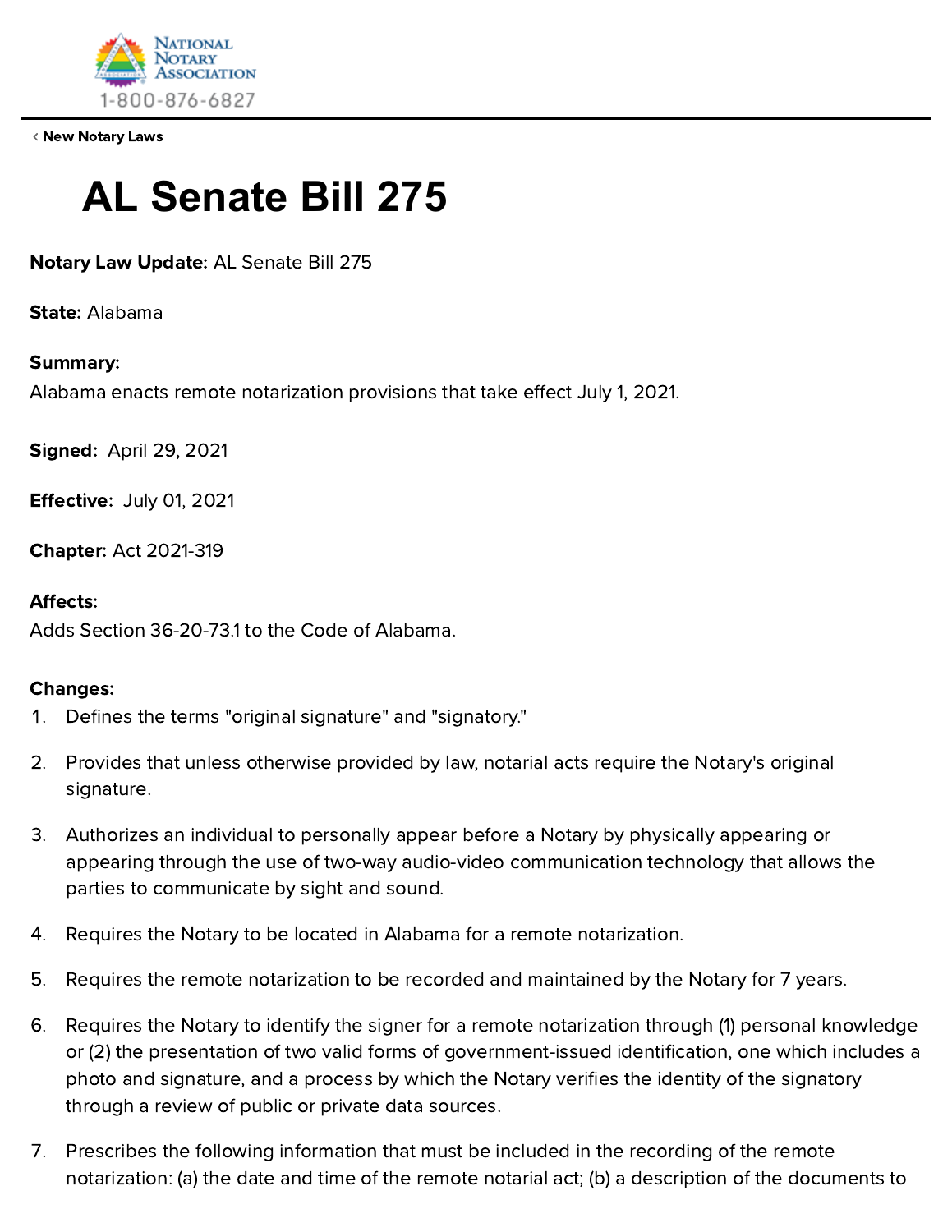which the remote notarial act relates; (c) an attestation by the Notary of being physically located in this state; (d) a description of how the identification of the signatory was verified; (e) a clear image of any government-issued identification, if applicable and (f) a clear image of the act of signing observed by the Notary.

- . Provides that the official date and time of the remote notarization is the date and time the Notary witnessed the signature, including the date and time the signature was witnessed using audiovideo communication technology.
- 9. Provides that all documents used during the two-way audio-video communication shall be provided to the Notary for his or her authentication and original signature.
- 10. Provides that any action taken before July 1, 2021, allowing for the remote notarization of signatures under the Emergency Management Act of 1955, is ratified and confirmed.
- 11. Prohibits remote notarization from being used to notarize an absentee ballot application or an absentee ballot affidavit, or for any purpose related to voting.
- 12. Provides that a Notary who intentionally or fraudulently violates the new law is guilty of a Class C misdemeanor.

# Analysis:

Alabama becomes the latest state to enact remote notarization provisions, but with a twist. Unlike most other states, Alabama requires a remote notarization to be performed on an "original" (paper) document with "original" (wet ink) signatures. In addition, the identification provisions differ from other states. Senate Bill 275 requires the Notary to personally know the signatory or the signatory must present two valid forms of government-issued ID, one which includes the face and signature of the signatory and a "process by which the notary public verifies the identity of the signatory through a review of public or private data sources." This process isn't defined or prescribed. Presumably, it could be a credential analysis of one of the government-issued forms of ID or knowledge-based authentication or challenge-response questions formulated from a signatory's unique life and transaction history.

#### [Read](http://alisondb.legislature.state.al.us/ALISON/SearchableInstruments/2021RS/PrintFiles/SB275-enr.pdf) the bill text.

#### News & Information

**Notary [Bulletin](https://www.nationalnotary.org/notary-bulletin)** The [National Notary](https://www.nationalnotary.org/the-national-notary) Magazine [Notary](https://www.nationalnotary.org/knowledge-center/news/law-updates) Laws Press [Center](https://www.nationalnotary.org/press-center)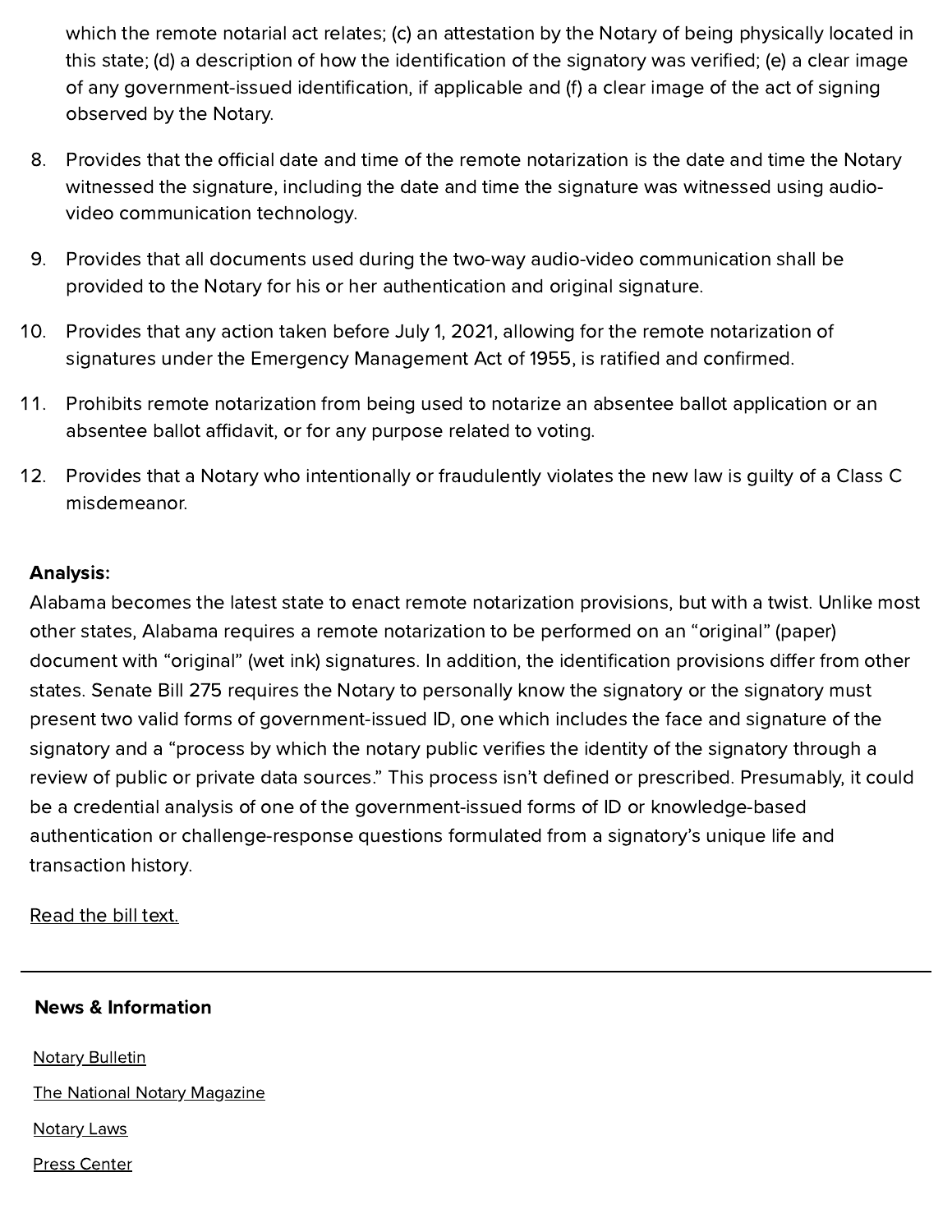#### **[Webinars](https://www.nationalnotary.org/knowledge-center/news/webinars)**

NNA [Conference](https://www.nationalnotary.org/nna2021)

### Support

[Application &](https://www.nationalnotary.org/support/application-and-order-status) Order Status

[Customer](https://www.nationalnotary.org/support/faq) FAQs

NNA Notary [Hotline](https://www.nationalnotary.org/membership/hotline)

Returns [and Refunds](https://www.nationalnotary.org/support/returns-and-refunds)

[Become](https://www.nationalnotary.org/become-a-notary) a Notary

[Renew](https://www.nationalnotary.org/renew-a-notary) as a Notary

# About the NNA

**[Leadership](https://www.nationalnotary.org/about-the-nna/leadership)** 

**[Mission and History](https://www.nationalnotary.org/about-the-nna/mission-and-history)** 

**[Certifications](https://www.nationalnotary.org/about-the-nna/certifications)** 

NNA [Award Programs](https://www.nationalnotary.org/about-the-nna/award-programs)

Press [Center](https://www.nationalnotary.org/press-center)

On-Site [Services](https://www.nationalnotary.org/about-the-nna/on-site-services)

Career [Opportunities](https://www.nationalnotary.org/about-the-nna/career-opportunities)

# Other NNA Sites

[National Notary](https://www.nationalnotary.org/about-the-nna/national-notary-foundation) Foundation [TrustedNotary.com](https://www.trustednotary.com/) [SigningAgent.com](https://www.signingagent.com/) [Immigration Forms](https://www.nationalnotary.org/immigration) Training & Support **NNA [Surety](https://www.nnasuretybonds.com/)** [RealEstateBackgrounds.com](http://www.rebackgrounds.com/)

# Resources For

**[Employers](https://www.nationalnotary.org/business)** 

[Government](https://www.nationalnotary.org/resources-for/government)

[Public](https://www.nationalnotary.org/resources-for/public)